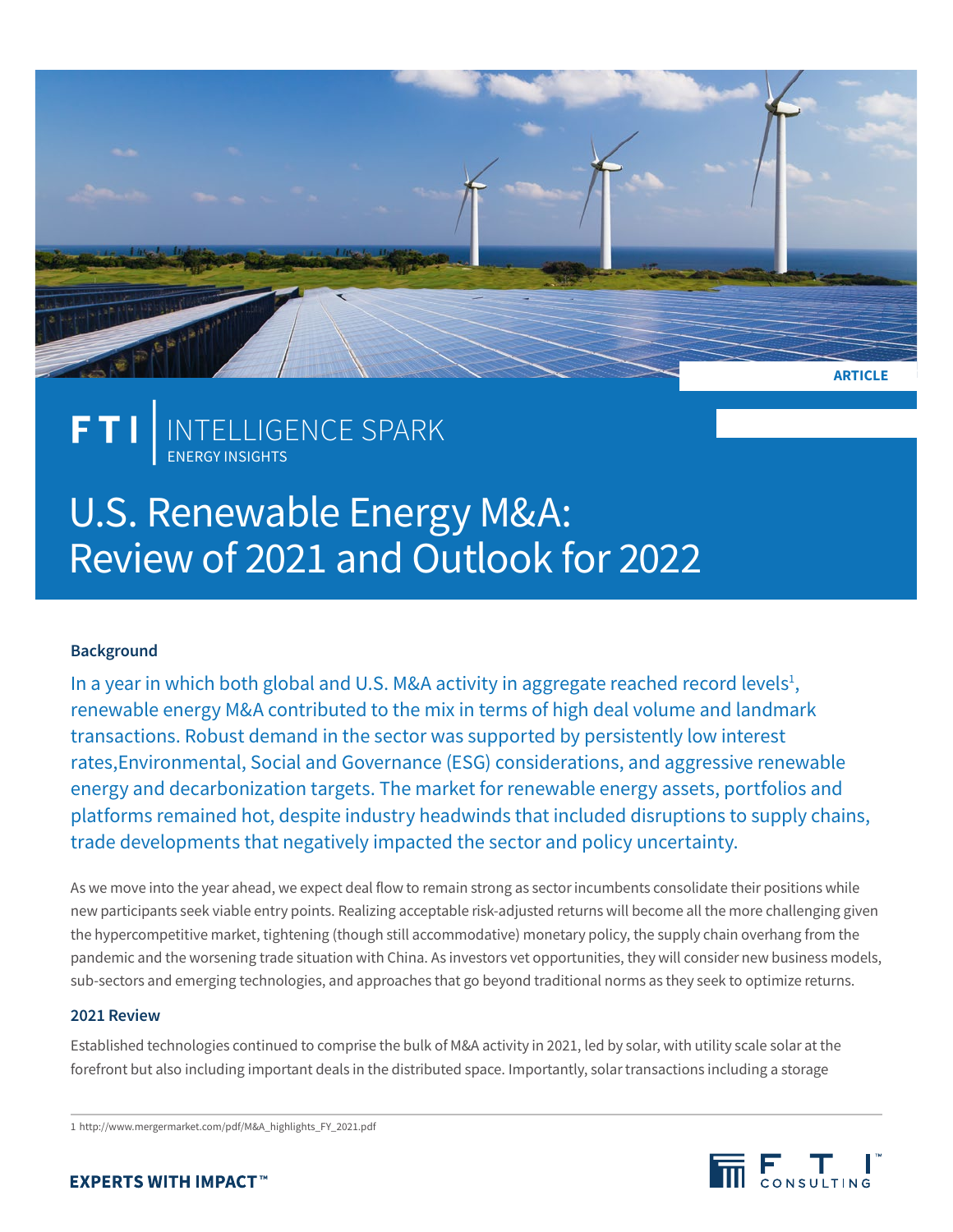element were prevalent. The volume of wind assets trading hands was also strong and, as expected, dominated by onshore projects, with limited but notable deals in [offshore](https://www.fticonsulting.com/insights/articles/partnerships-sea-developing-story-us-offshore-wind-market) as the sector continued to rapidly develop and incumbents sought out partnerships to enhance expertise and financial strength. Of particular note, while asset and portfolio acquisitions were prevalent, platform acquisitions defined renewable energy M&A in 2021 as strategic and financial players consolidated the developer space seeking to enhance their presence in the market and access higher returns relative to those in the highly competitive project market.

The number of investor participants and volume of activity in the renewable energy sector continued to expand. While strategic and financial players including utilities, IPPs and investment funds continue to lead the sector, others such as oil & gas majors, insurance companies, and pension and sovereign wealth funds are entering the market on an accelerated basis. From a corporates standpoint, large U.S. technology companies, such as Amazon, Google, Microsoft, Meta and others, continue to have a major presence in sustainability and renewable energy procurement, but new corporate entrants across retail, telecommunications, pharmaceuticals and other industries are emerging in greater numbers with renewable energy targets of their own. And although corporates have historically focused on procuring renewable energy from offsite utility-scale projects through offtake arrangements, Apple<sup>2</sup> and others have announced plans to invest directly in renewable energy projects. We anticipate more announcements along these lines in 2022 and beyond as corporates expand their participation from offsite renewables procurement to direct ownership of projects and portfolios of projects.

While net-zero commitments from utilities and corporations are at record levels, U.S. federal energy policy continues to be an area of uncertainty. The recent passing of the Infrastructure Investment and Jobs Act<sup>3</sup> in November 2021 included \$7.5 billion to build out nationwide electric vehicle ("EV") charging stations and over \$65 billion to upgrade and

expand transmission capabilities. However, lack of passage by the Senate has put Biden's flagship Build Back Better Act ("BBB") in limbo as we transition into 2022. The proposed bill included \$555 billion for climate change and clean energy, with \$320 billion allocated toward the extension and expansion of tax credits, as well as a direct pay mechanism. While renewable energy investment and M&A activity is likely to thrive without the passing of BBB, there is still the possibility that the bill will pass in some form in 2022 that includes substantial support for clean energy. If so, this would supercharge growth, investment and M&A activity in the space.

### **Development Platforms**

In what was arguably the most prolific trend in 2021 renewable energy M&A, the market witnessed a significant uptick in well-known and diversified renewable energy developer platform acquisitions, predominantly by financial investors. There are numerous factors driving this trend; key among these are the desire to access development expertise as well as large portfolios of early stage-stage projects and the potential for attractive returns. Downward compression on implied returns from the purchase of mature, de-risked renewable energy projects, primarily by well-funded core infrastructure funds, has made this alternative all the more compelling. With investors looking for means to optimize returns, acquiring developer platforms has become a common strategy. Notable 2021 platform acquisitions are outlined in the table on the following page.

In addition to 2021 deals, the new year got off to a strong start with major investments by Blackstone<sup>4</sup> in Invenergy and by Global Infrastructure Partners (GIP)<sup>5</sup> in Brightnight, a solar and energy storage developer. Other platforms, including Blue Wave, were in the sales process as of print, and the list of prominent independent developers with large portfolios of projects continues to shrink. Notable names that could garner significant investor interest include 8minute Solar Energy and Summit Ridge Energy. We see track record and scale being key drivers, with experienced management teams that have large, high-quality project pipelines commanding valuation premiums. Time will tell if the platform investment

<sup>2</sup> https://www.apple.com/newsroom/2021/03/apple-powers-ahead-in-new-renewable-energy-solutions-with-over-110-suppliers/

<sup>3</sup> https://www.whitehouse.gov/briefing-room/statements-releases/2021/11/06/fact-sheet-the-bipartisan-infrastructure-deal/

<sup>4</sup> https://www.blackstone.com/news/press/invenergy-announces-approximately-3-billion-investment-from-blackstone-infrastructure-partners-to-accelerate-renewabledevelopment-activities/

<sup>5</sup> https://www.global-infra.com/news/2022/01/global-infrastructure-partners-provides-500-million-capital-facility-to-brightnight/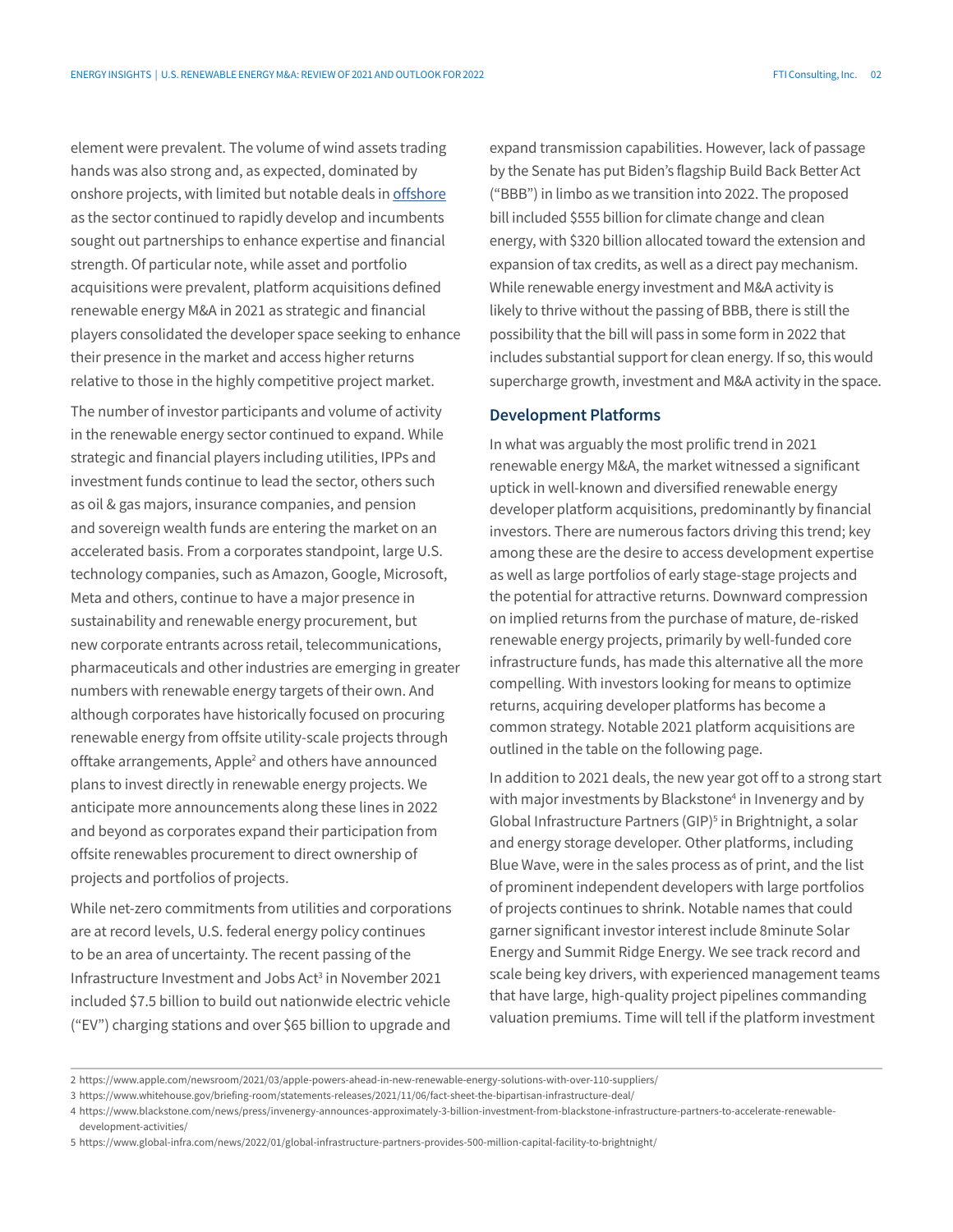theme lives up to investor expectations, with entry price, structuring considerations and successful execution on development portfolios all key considerations. We do see some embedded risk given what appear to be relatively elevated valuation levels combined with the inherent uncertainty associated with development.

| <b>Target Company</b>                      | <b>Buyer</b>                              | Seller                                    | Summary                                                                                                                                                                                                       |
|--------------------------------------------|-------------------------------------------|-------------------------------------------|---------------------------------------------------------------------------------------------------------------------------------------------------------------------------------------------------------------|
| Apex Clean Energy <sup>6</sup>             | Ares Management                           | Apex Clean Energy                         | Ares Management acquired a majority stake in<br>Apex Clean Energy, a major developer and operator<br>across renewable energy technologies with a ~30 GW<br>development pipeline.                              |
| Cypress Creek<br>Renewables <sup>7</sup>   | EQT Infrastructure                        | Temasek; HPS Investment<br>Partners       | EQT, a Swedish private equity firm, acquired Cypress<br>Creek, a developer and owner of solar and storage<br>projects with 1.6 GW in operating assets that has<br>developed ~11 GW since 2014.                |
| Dimension<br>Renewable Energy <sup>8</sup> | Partners Group                            | Dimension Renewable<br>Energy             | Partners Group, a global private equity firm, acquired<br>a majority stake in Dimension Renewable Energy, an<br>established distributed solar and storage developer.                                          |
| esVolta <sup>9</sup>                       | Macquarie Green<br>Investment Group (GIG) | esVolta                                   | Macquarie GIG, a developer and investor in sustainable<br>assets, made an investment in esVolta, a utility-scale<br>energy storage developer with a development pipeline<br>of $\sim$ 2 GW.                   |
| Key Capture<br>Energy <sup>10</sup>        | <b>SKE&amp;S</b>                          | Key Capture Energy                        | SK E&S, a Korean-based investment group, acquired<br>a majority stake in Key Capture, a standalone energy<br>storage developer with a ~3 GW development pipeline.                                             |
| Navisun <sup>11</sup>                      | <b>OMERS Infrastructure</b>               | Ares Management                           | OMERS, a Canadian-based pension fund, acquired<br>Navisun, a developer of utility-scale solar and storage<br>projects, from Ares Management.                                                                  |
| Origis Energy <sup>12</sup>                | Antin Infrastructure<br>Partners          | Origis Energy                             | Antin, a leading global infrastructure investor,<br>announced the acquisition of a majority stake in Origis<br>Energy, a developer of utility-scale solar and storage<br>projects and distributed generation. |
| Pivot Energy <sup>13</sup>                 | <b>Energy Capital Partners</b>            | Pivot Energy                              | Energy Capital Partners, a diversified renewable project<br>investor, acquired Pivot Energy, a commercial and<br>community solar developer.                                                                   |
| Savion <sup>14</sup>                       | <b>Shell New Energies</b>                 | Macquarie Green<br>Investment Group (GIG) | Shell New Energies acquired Savion, a utility-scale solar<br>and storage developer with a development pipeline of<br>~18 GW, from Macquarie GIG.                                                              |

6 https://www.apexcleanenergy.com/news/funds-managed-by-ares-management-to-acquire-majority-stake-in-apex-clean-energy/

7 https://ccrenew.com/news/cypress-creek-announces-close-of-sale-to-eqt/

10 https://www.keycaptureenergy.com/key-capture-energy-closes-sale-to-sk-es-and-welcomes-new-board-directors/

14 https://www.shell.com/media/news-and-media-releases/2021/shell-acquires-savion.html

<sup>8</sup> https://www.partnersgroup.com/en/news-views/press-releases/investment-news/detail/article/partners-group-to-acquire-us-community-solar-and-battery-storage-platformdimension-renewable-energy-2/

<sup>9</sup> https://www.greeninvestmentgroup.com/en/news/2021/gig-invests-in-north-american-utility-scale-storage-developer-esvolta.html

<sup>11</sup> https://navisunllc.com/omers-infrastructure-signs-agreement-with-ares-management-to-acquire-100-of-navisun-llc-signals-entry-into-distributed-generation-space/

<sup>12</sup> https://origisenergy.com/antin-infrastructure-partners-to-become-majority-shareholder-in-origis-energy-a-leading-u-s-renewable-energy-platform/

<sup>13</sup> https://www.pivotenergy.net/blog-company-expansion-ecp-and-pivot-energy/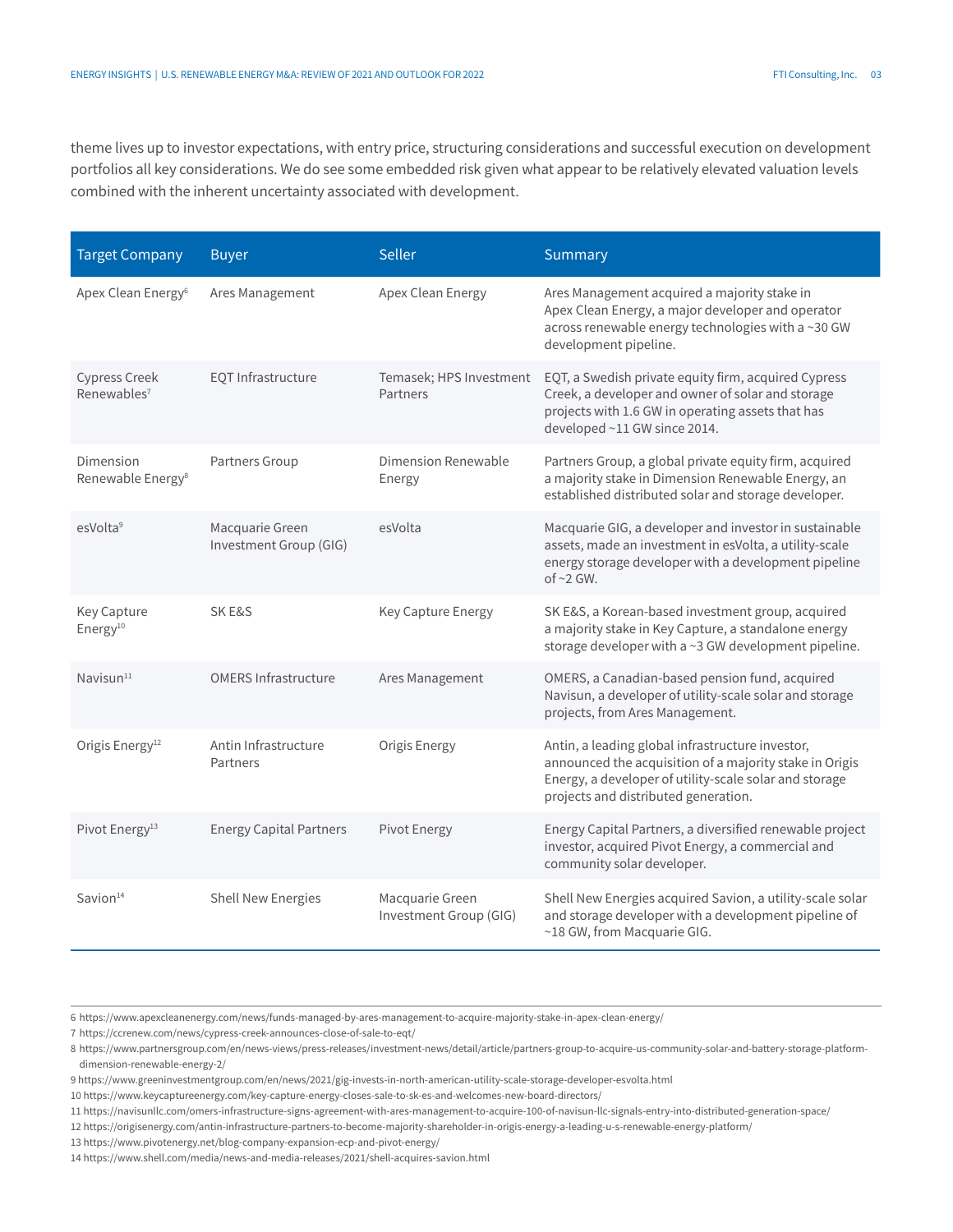### **Residential**

Last year included notable residential solar deals, driving both industry consolidation and vertical integration. On the latter, in December 2021, ADT closed its acquisition of Sunpro<sup>15</sup>, which designs, installs and maintains solar panels for residential and commercial customers in the United States. Significantly, this deal combines complementary services for residential homeowners by integrating home security, automation and energy management — including solar and energy storage — into a single platform. Given that ADT currently has over 6 million U.S. customers, the transaction creates significant potential revenue synergies through the cross-sale of solar and energy storage offerings to ADT's existing home security clients.

With respect to consolidation in the residential solar space, deals involving household residential solar names include SunPower's acquisition of Blue Raven Solar<sup>16</sup> and Sunnova's acquisition of SunStreet<sup>17</sup>. Blue Raven expands SunPower's geographic footprint, and the acquisition was announced in conjunction with SunPower exploring strategic alternatives for its Commercial & Industrial Solutions division in order to further enhance its focus on the residential segment. With SunStreet, which was previously a subsidiary of Lennar, Sunnova is able to leverage its existing residential platform to offer solar and storage to the high-growth new home communities space, as well as to provide battery storage to SunStreet's existing customers. Each of the three highlighted residential M&A deals represent unique opportunities to access growth via new markets and to offer customers an expanded portfolio of service offerings. We expect continued M&A activity in the residential space as the popularity of EVs and home solar and storage grows in the coming years.

### **Energy Storage**

In [FTI Consulting's 2020 M&A Spark Note](https://www.fticonsulting.com/-/media/files/us-files/insights/articles/2021/jun/covid-19-us-renewables-ma-review-2020-outlook-2021.pdf?rev=58dbe76e822e4e23aaaff26e51222a8f&hash=2E2BB2053B7FB36EF79D6C566F9D2CBE), we noted hybrid and standalone energy storage projects as one of the fastestgrowing renewable energy subsectors of 2020. This trend continued into 2021, a strong year for installations, and a substantial development pipeline will support growth going

forward. M&A activity in the sector kept pace with significant deals in the hybrid and standalone segments, and more broadly as developers and investors sought to capitalize on the increased need to address grid stability and renewables intermittency, capture incremental revenue streams and pursue outsize returns. On the capital markets side, the successful listing of Fluence further underlined the breadth of investor interest in the sector.

Notable deals in 2021 included several platform investments referenced in the section above as well as acquisitions on the project and portfolio side from strategics and financial players, including Hanwha Q-Cells, Capital Dynamics, Axium Infrastructure and others. In addition, there was significant activity across the value chain, with examples including Trilantic North America and Energy Impact Partners taking a controlling stake in Powin<sup>18</sup>, a major battery storage integrator, and Eos Energy Enterprises' purchase of the remaining stake in HI-POWER<sup>19</sup>, a U.S.-based multi-GW manufacturer of zinc batteries for industrial-scale energy storage. We expect to see significant additional investment across the energy storage value chain, propelled by the sector's dynamic growth prospects and continuing decreases in levelized costs. The potential emergence of tax credits for standalone storage projects through the BBB or other legislature is also a potential gamechanger that the industry will be monitoring closely.

### **Energy Transition and Oil & Gas**

The energy transition is prolific across many industries, but oil & gas majors continued their commitment to an increasing focus in the area in 2021. We are seeing a strategic shift by energy majors to allocate more capital to renewable and clean energy technologies, evidenced by landmark announcements of sustainability and clean energy commitments, and the build-out and acquisition of lowcarbon assets and businesses. The strategy is driven by a number of factors, including pressure from ESG investment trends and acknowledgment by the majors that the longterm viability of their businesses requires an energy mix

<sup>15</sup> https://investor.adt.com/press-releases/press-release-details/2021/ADT-Completes-Acquisition-of-Sunpro-Solar/default.aspx

<sup>16</sup> https://newsroom.sunpower.com/2021-10-05-SunPower-Acquires-Blue-Raven-Solar,-One-of-the-Fastest-Growing-Residential-Solar-Providers-in-the-U-S

<sup>17</sup> https://www.sunnova.com/about-sunnova/news-and-press/2021/sunnova-completes-acquisition-of-sunstreet

<sup>18</sup> https://www.trilanticnorthamerica.com/news/powin-secures-equity-funding-to-accelerate-growth-plans-trilantic-north-america-and-energy-impact-partners-invest-in-leadingenergy-storage-company

<sup>19</sup> https://www.globenewswire.com/news-release/2021/04/14/2210051/0/en/Eos-Energy-Enterprises-Acquires-Remaining-51-Percent-Ownership-Stake-in-HI-POWER-LLC-a-Manufacturing-Joint-Venture-with-Holtec-International.html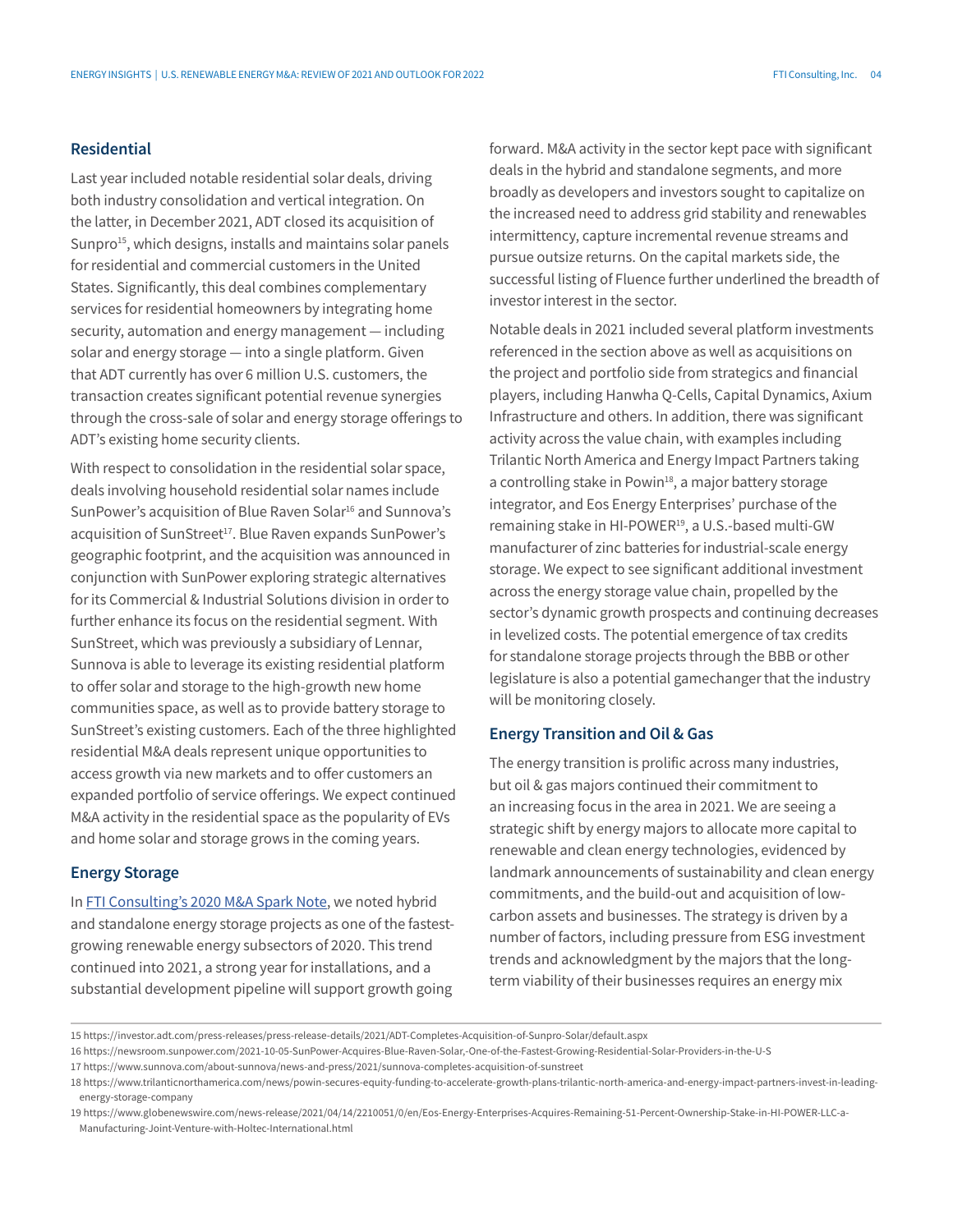transition toward renewables. For example, (1) ExxonMobil committed<sup>20</sup> to invest \$15 billion through 2027 in a lowercarbon future, including projects that reduce greenhouse gas emissions and increased investment in its Low Carbon Solutions business, and (2) Shell committed $^{21}$  to net-zero emissions by 2050 through the reduction of investments in upstream oil production and increased investments in lowcarbon businesses.

In recent years, the investment focus within the clean energy space for both European- and U.S.-based energy majors has primariy been on solar and wind, but that is now expanding further into adjacent areas. On the M&A front for energy majors in 2021, we saw Shell acquire Inspire Energy Capital<sup>22</sup>, a renewable energy residential retailer, and BP acquired both AMPLY Power, $^{23}$  a U.S. EV charging and energy management provider for vehicle fleets, and a 9 GW pipeline of U.S. solar development projects from 7X Energy<sup>24</sup>. As energy majors work toward their energy transition and sustainability commitments, expect to see further investments in renewable energy, particularly offshore wind, and more broadly in the energy transition including hydrogen, biofuels, E-mobility, and carbon capture and storage projects.

### **Outlook for 2022**

### The pursuit of financial returns

With an ever-increasing flow of capital into the sector both debt and equity — investors continue to move up the value chain to find value and opportunity to quickly scale operations. As noted above, developer platforms provide expertise and a pipeline of projects in various stages of maturity that make them an attractive centerpiece, especially for financial investors. This trend will most certainly continue in 2022 with a rapid consolidation of the remaining marquee development platforms. As the pool shrinks, we also expect less-well-known names to become targets along with earlier-stage development projects. For many investors, this

approach offers a short bridge into the solar, hybrid solar plus storage and standalone storage arenas, as they continue to scale in 2022.

#### Supply chain and other challenges for project developers

Supply chain disruption continues to impact many industries and is certainly affecting the U.S. renewable energy sector due to its heavy reliance on foreign raw-materials sourcing and components manufacturing. These vulnerabilities have been intensified by degrading trade relations with China, including President Biden signing the Uyghur Forced Labor Prevention Act into law in late December. The law gives the U.S. government additional tools to prevent goods originating in the Xinjiang region from entering U.S. markets and will further impact the solar supply chain given the volume of polysilicon sourced from Xinjiang. The predictable results of these supply chain issues are project delays and increased costs for developers that further lead to disruptive effects on contractual arrangements and financing commitments. As these challenges continue in 2022, we will see developers possibly seek alternative suppliers and different sourcing strategies and looking to pass on some of the risk and cost to other parties in the value chain. These supply chain issues will affect small developers more, given they lack strong purchasing power, capital and material resources.

Other issues continuing into 2022 include rising costs of many critical raw materials utilized in the industry. Polysilicon, the main raw material in PV manufacturing, saw a 300% price increase<sup>25</sup> since January of 2020. Lithium, the main resource used in battery storage, has increased approximately 400% since the start of 2021<sup>26</sup>. These dramatic price increases have reignited debate on expanding mining operations in the United States for resource alternatives. Over a longer time horizon, many of these renewable energy technologies may need to adapt or even pivot to employing alternative technologies, supply chains or business models that solve

<sup>20</sup> [https://corporate.exxonmobil.com/News/Newsroom/News-releases/2021/1201\\_ExxonMobil-announces-plans-to-2027-doubling-earnings-and-cash-flow-potential-reducing](https://corporate.exxonmobil.com/News/Newsroom/News-releases/2021/1201_ExxonMobil-announces-plans-to-2027-doubling-earnings-and-cash-flow-potential-reducing-emissions)[emissions](https://corporate.exxonmobil.com/News/Newsroom/News-releases/2021/1201_ExxonMobil-announces-plans-to-2027-doubling-earnings-and-cash-flow-potential-reducing-emissions)

<sup>21</sup> [https://www.shell.com/promos/energy-and-innovation/shell-energy-transition-strategy/\\_jcr\\_content.stream/1618407326759/7c3d5b317351891d2383b3e9f1e511997e516639/](https://www.shell.com/promos/energy-and-innovation/shell-energy-transition-strategy/_jcr_content.stream/1618407326759/7c3d5b317351891d2383b3e9f1e511997e516639/%20shell-energy-transition-strategy-2021.pdf) [shell-energy-transition-strategy-2021.pdf](https://www.shell.com/promos/energy-and-innovation/shell-energy-transition-strategy/_jcr_content.stream/1618407326759/7c3d5b317351891d2383b3e9f1e511997e516639/%20shell-energy-transition-strategy-2021.pdf)

<sup>22</sup> https://www.shell.us/media/2021-media-releases/shell-completes-acquisition-of-inspire-energy-capital.html#:~:text=Shell%20New%20Energies%20US%20LLC,and%20 satisfaction%20of%20closing%20conditions

<sup>23</sup> https://www.bp.com/en/global/corporate/news-and-insights/press-releases/bp-takes-first-major-step-into-electrification-in-us-by-acquiring-ev-fleet-charging-provider-amplypower.html

<sup>24</sup> https://www.bp.com/en/global/corporate/news-and-insights/press-releases/bp-boosts-its-renewables-business-in-the-us-with-9gw-solar-acquisition-from-7x-energy. html

<sup>25</sup> https://www.rystadenergy.com/newsevents/news/press-releases/most-of-2022s-solar-PV-projects-risk-delay-or-cancelation-due-to-soaring-material-and-shipping-costs/ 26 https://tradingeconomics.com/commodity/lithium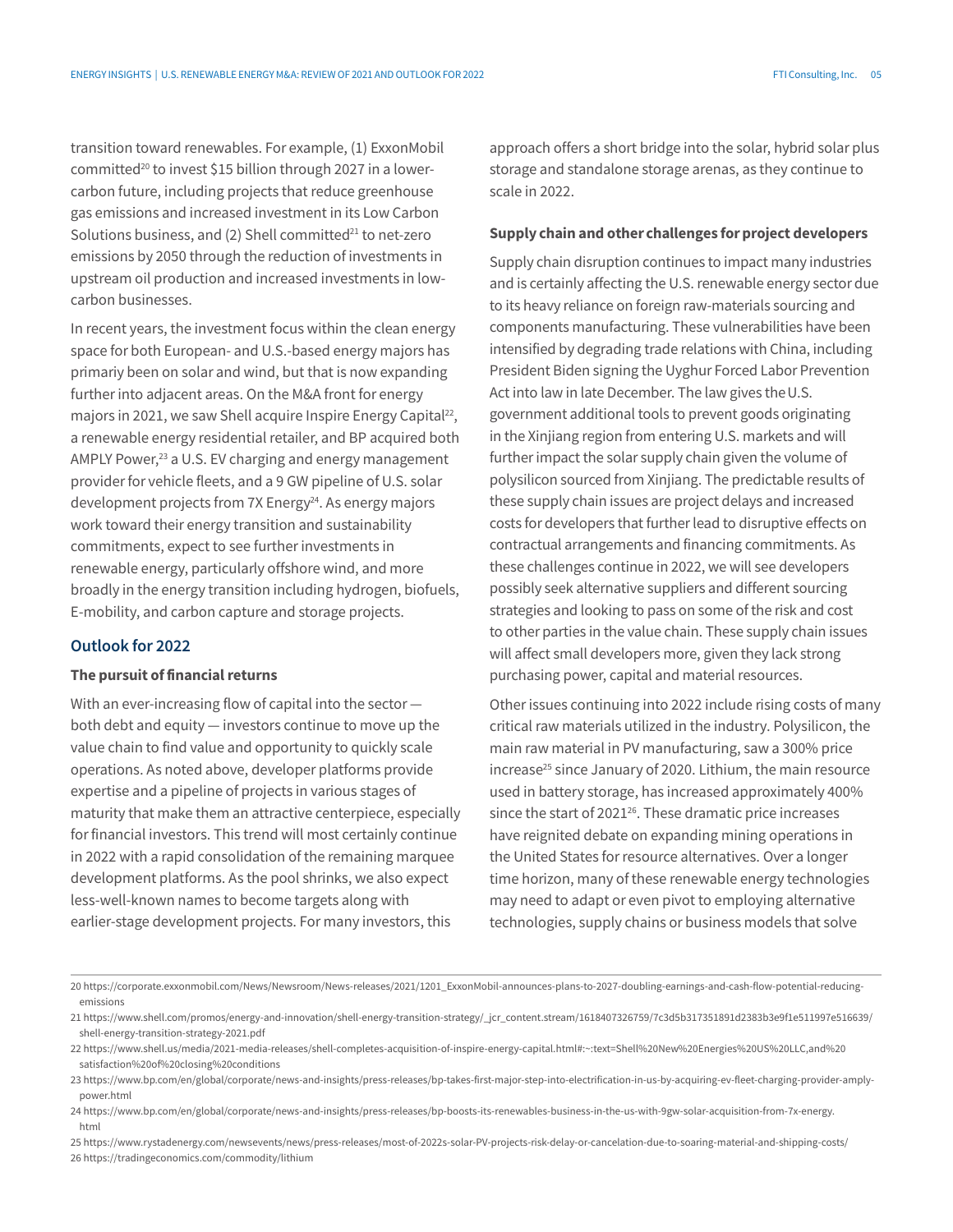such disruptive or scarcity issues affecting the overall value of renewable energy projects.

### Policy environment will support a favorable renewables market in 2022

As discussed above, Congress passed the \$1.2 trillion Infrastructure Investment and Jobs Act focused on modernizing the power grid and paving the way for new clean energy sources. Importantly, we will start to see the associated flow of federal dollars into state and regional projects having the desired effect on the U.S. economy and the energy sector specifically. As an example, utility grid upgrades will include the expansion of EV charging across the United States along with opportunities for hydrogen fueling, which will help accelerate the transition to EV transportation and alternative fuels. Climate change remains a top priority for the current administration, and we do not see any letup in the effort to pass federal legislation, utilize executive authorization and put pressure on the private sector to enact policy towards decarbonization. The renewable energy market would see significantly enhanced tailwinds if some version of the BBB or a similar legislative package were to become law. Encouragingly, the climate measures in the BBB do not appear to be divisive, which bodes well for the industry.

In addition, at the local level, many states and municipalities have implemented policies that encourage a transition to renewable energy. We expect this trend to continue as the cost advantages, availability and need become increasingly apparent to the public at large and as more states, localities and corporations commit to a renewable energy future. Given that the current renewable generation mix in the United States is 20%, we are encouraged by the factors that will make this trendline continue its upward slope.

### Transaction activity will continue to be robust through 2022

Due to many of the same market forces that drove an active 2021, the new year portends to be exceedingly busy with M&A transactions and capital-raising activities across the renewable energy space. A significant amount of this activity will continue to focus on solar, wind and related energyproducing assets. These assets continue to perform well for

investors, providing an attractive long-term value proposition, and may contain other important elements such as Renewable Energy Credits (RECs), ESG qualifications and portfolio diversity. Other factors such as improving technology, operating and financial efficiencies, and low-cost capital will contribute toward another year of strong M&A activity.

With an eye toward expansion, investors and capital market participants are gaining comfort with relatively new sectors, including standalone battery storage, carbon sequestration and hydrogen projects. New technologies and their application are forcing new business models and capital structures to contend with noncontractual revenue streams, shorter project life cycles and new valuation methodologies. All of this spells opportunity for those capital market participants that can be innovative, flexible and apply new thinking to these new and expanding market opportunities.

### How FTI Consulting's Power, Renewables & Energy Transition Team Can Help

FTI Consulting's Power, Renewables & Energy Transition professionals have functional expertise across the life cycle of renewable energy transactions. Our seasoned team provides tailored services for strategic and financial investors, creditors and corporates and has deep experience with renewable energy platforms, projects and portfolios.

Through our wholly owned investment banking subsidiary, FTI Capital Advisors, we provide tactical strategic advice, buy- and sell-side advisory and capital-raising services. Our seasoned investment bankers have significant transactional experience in developing solutions and executing assignments in the U.S. capital markets for a wide variety of clients. As an independent investment bank, we are free of conflicts, enabling us to provide clients with unbiased and uncompromising advice and execution capabilities.

In addition, our FTI Consulting team members have deep experience in transaction advisory, financial due diligence, strategy and operations. We assist leading strategic and financial investors across all stages of the transaction life cycle, including the evaluation of strategic alternatives, transaction due diligence, deal execution and transaction integration.